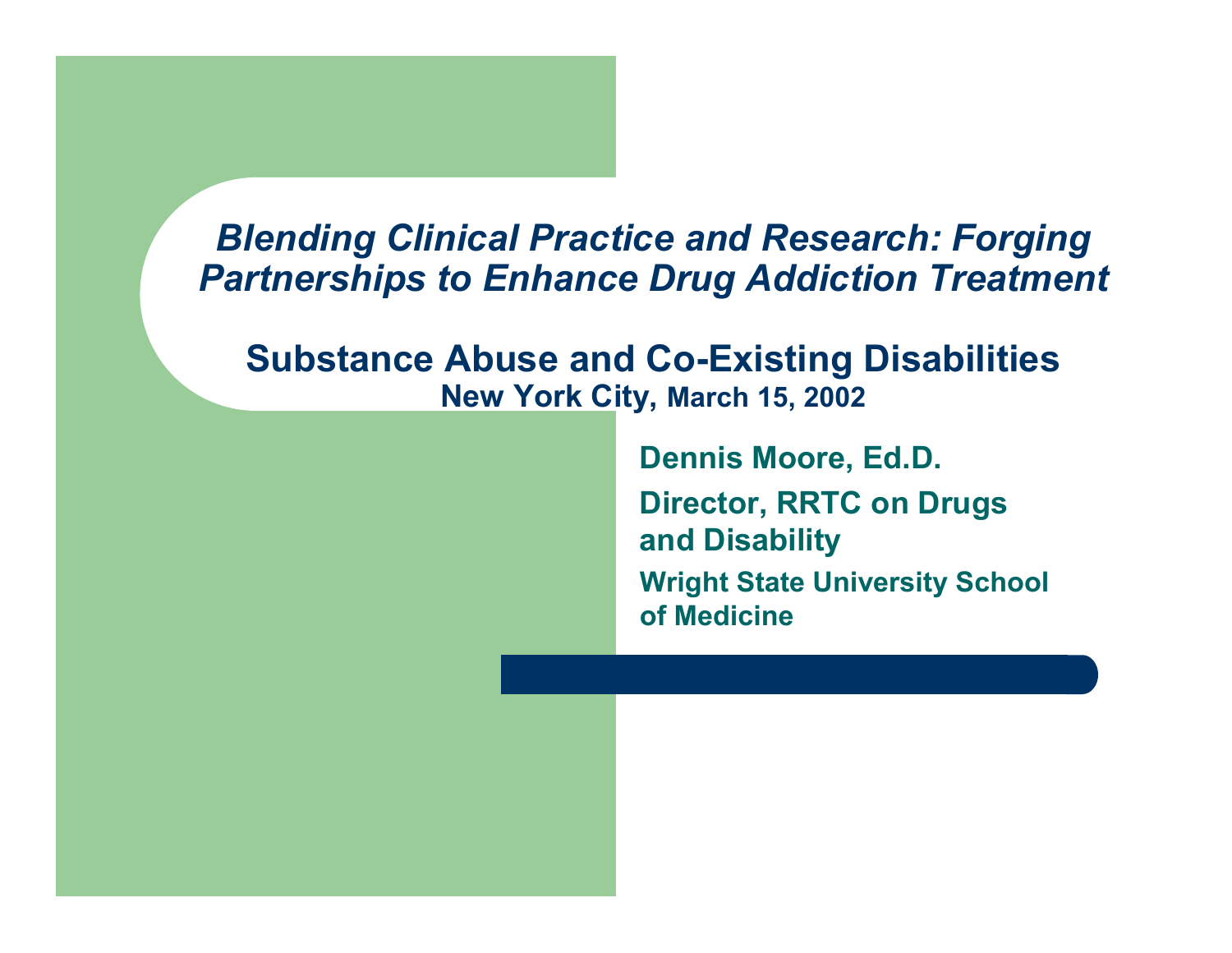#### **Disability Reported At Intake By Licensed CD Programs NY OASAS 1999(N = 146,782)**

**Persons entering tx** <sup>=</sup>**12.3% have another disability Persons entering tx** <sup>=</sup>**17.7% have t wo or more other disab ilities Total 30.0%**

**CD + One o ther disability** <sup>=</sup>**28.3% have MI as this disability CD + Two or more disabilities** <sup>=</sup>**91.7% have MI as one of them** Moore, D. & W e b er, J. (2000 )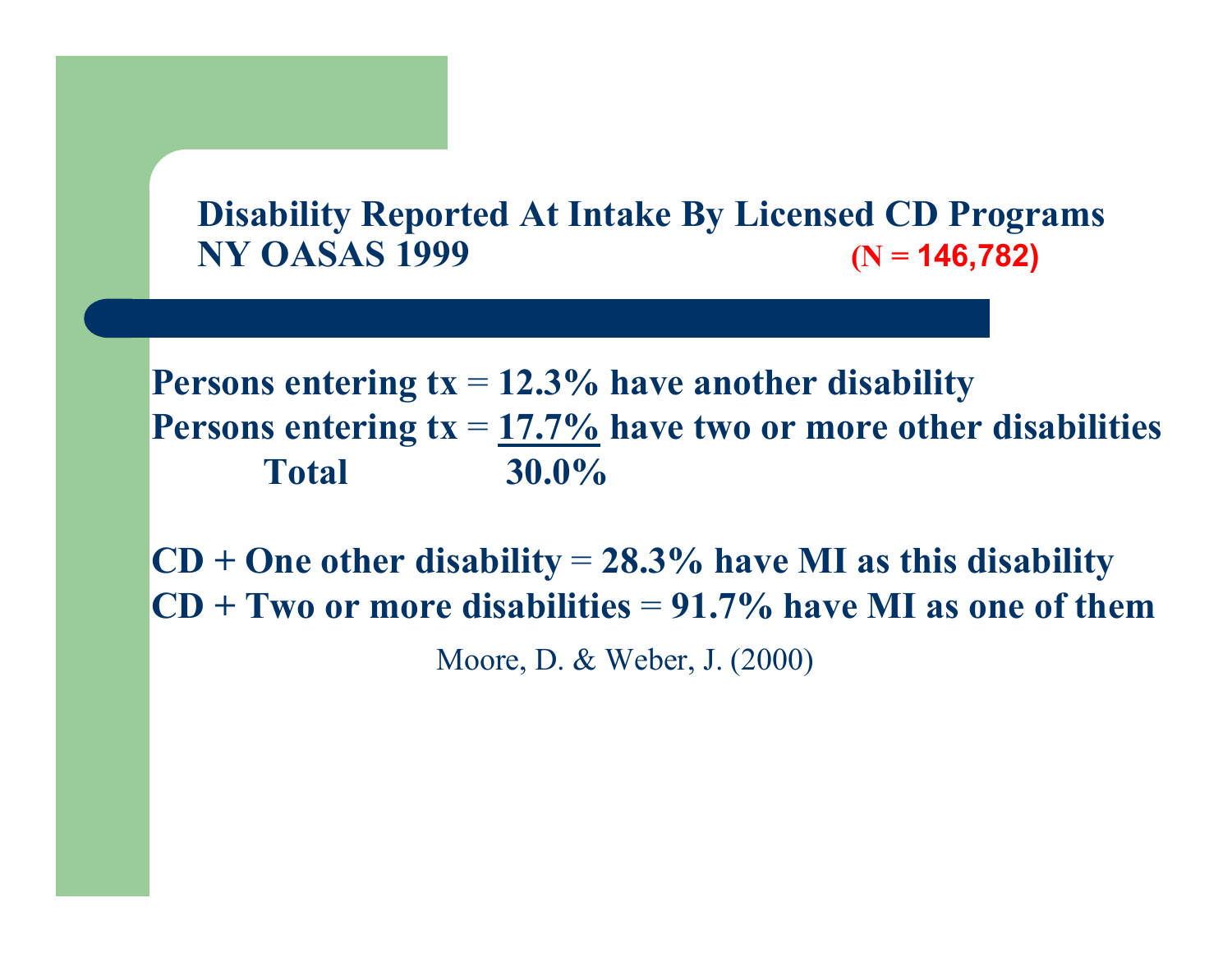# **Prevalence not clear**

**Persons withdisabilities not wellunderstood relative to substance use disorders**

**Persons with coexisting conditions alread y in AOD treatment** 

**Persons with coexisting conditions in need of AOD treatment**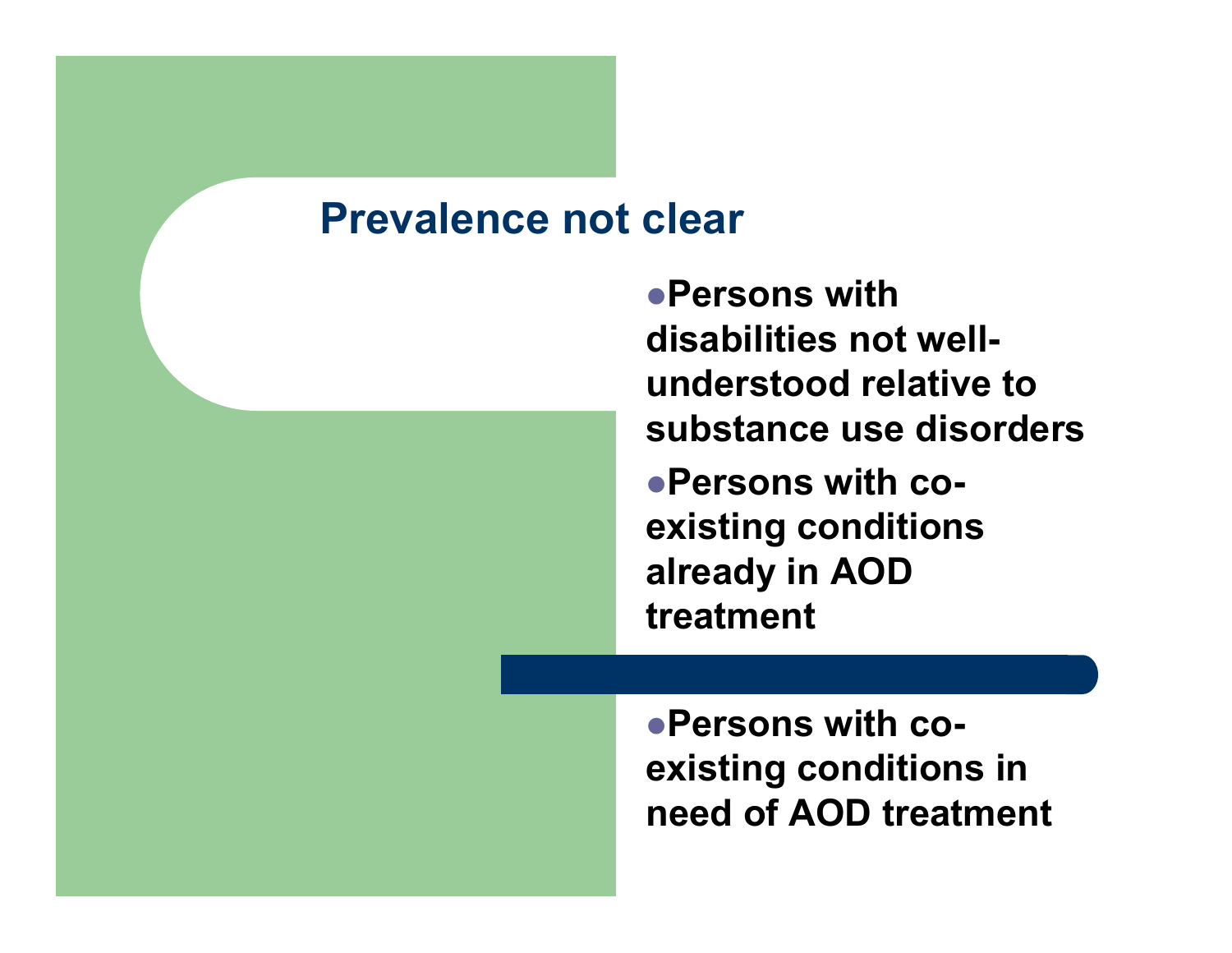# **Estimated number of persons with disabilities in U.S. needing AOD treatment services in 1999**

### **Estimate - all needing treatment in y ear 3 – 5 million**

(SAMHSA formula based on number of persons currently served (1.8 **Mil), and estimated SUD rates in general population, 2000)**

### **Estimate – needing tx wit h disabilitie s 396,000 – 6 6 0,000**

**(based on assumption that persons with disabilities equally likely to**  experience SUD than general population, and averaging disability population prevalence from U.S. Census, S.I.P.P., U.S. Dept. of Education) -**OR-**

### **Estimate – needing tx wit h disabilitie s 903,000 – 1,505,0 0 0**

(based on observed rate of recorded disability in NY OASAS 1999 **treatm e n t episo d e d ataset = 0.301)**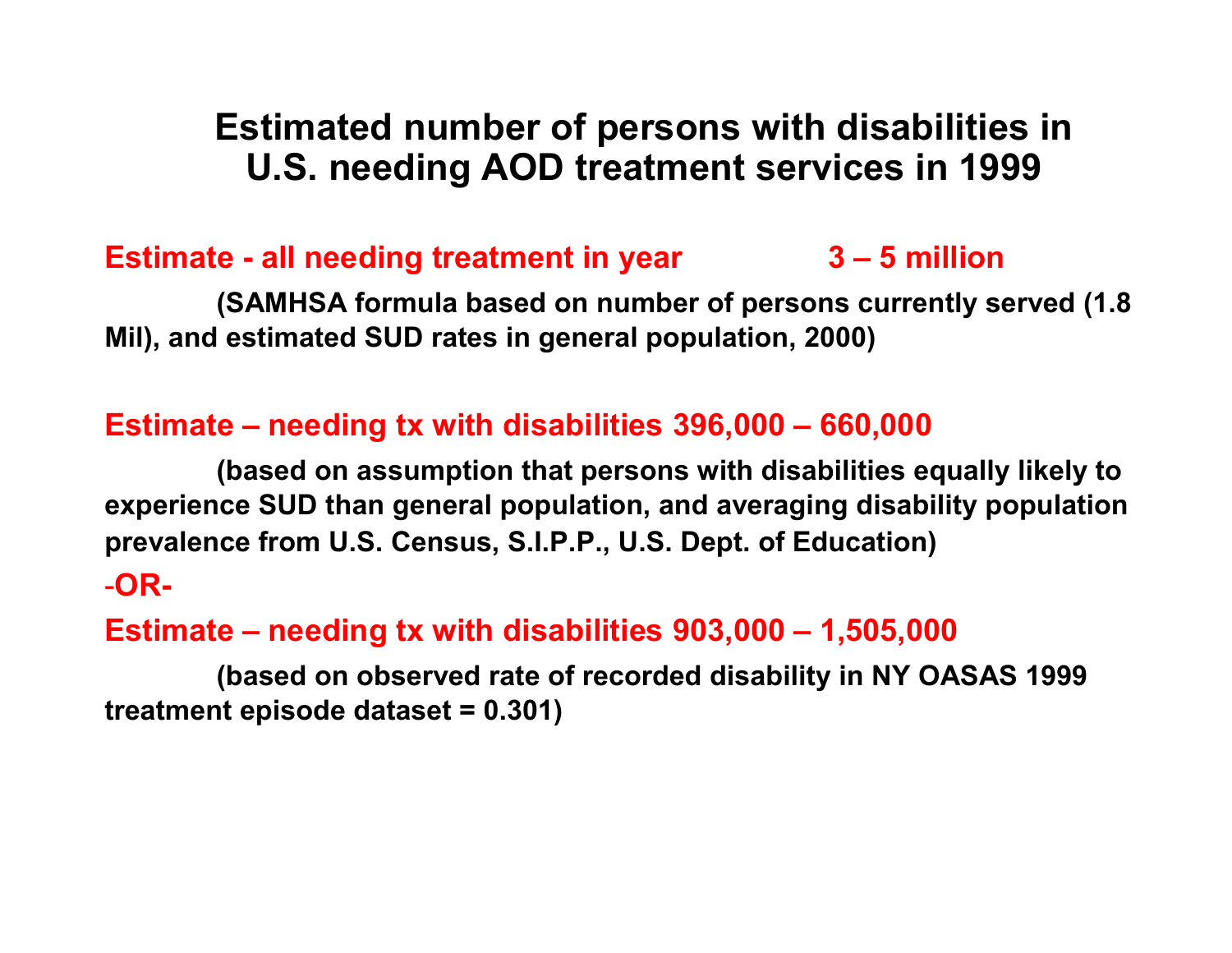# **Some assumptions about SUD's among persons with coexisting disabilitie s**

- High prevalence of functional impairment among persons with SUD's  $_{\bullet}$
- Persons with severe disabilities can't access CD treatment
- Multiple issues impact tx access and accommodations
- $\bullet$  Successful approaches must be interdisciplinary
	- Involvement of disability advocates piv otal to success
- Federal role in solutions important due to cost and complexity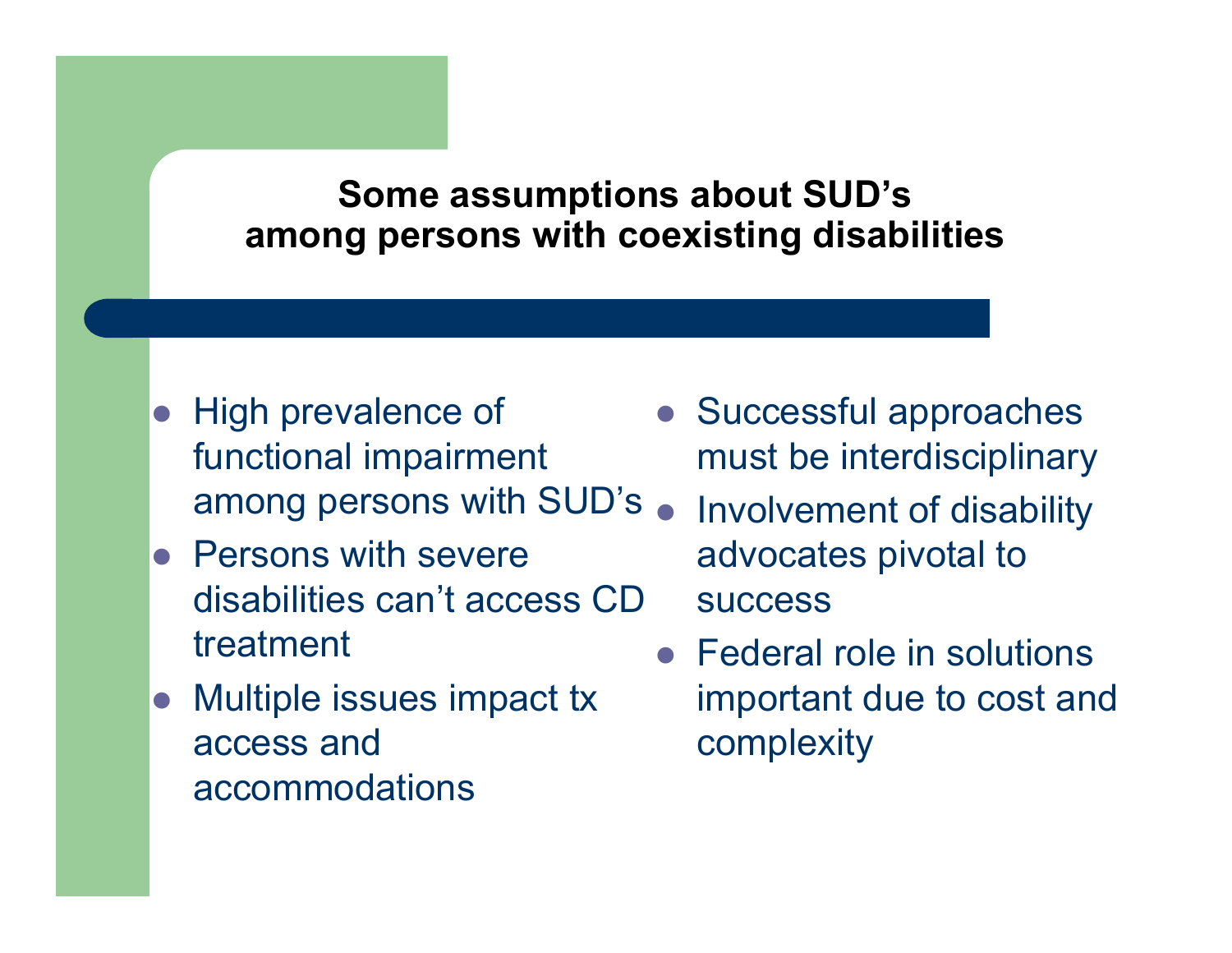# **Consumer Advocacy Model Disability Status of Selected CAM Participants**

**Case #503 Case #503Visual Impairment, Sickle Cell Anemia, Traumatic Brain Injury x2** 

**Case #539 Case #539Ocular histoplasmosis, Depression, Anxiety, Arthritis, Glaucoma Anxiety, Arthritis, Glaucoma**

**Traumatic Brain Injury, Spinal Cord Injury, Colostomy & Urostomy Bags** 

**Seizure Disorder, Major Depression, PTSD, Major Depressive Disorder** 

**HIV Positive, Generalized Anxiety Disorder with Panic Attacks Seizure Disorder, Hepatitis C, Deaf - left ear left ear**

**Case #587 Case #587**

**Case #563 Case #563**

**Case #571 Case #571**

**Case #605 Case #605**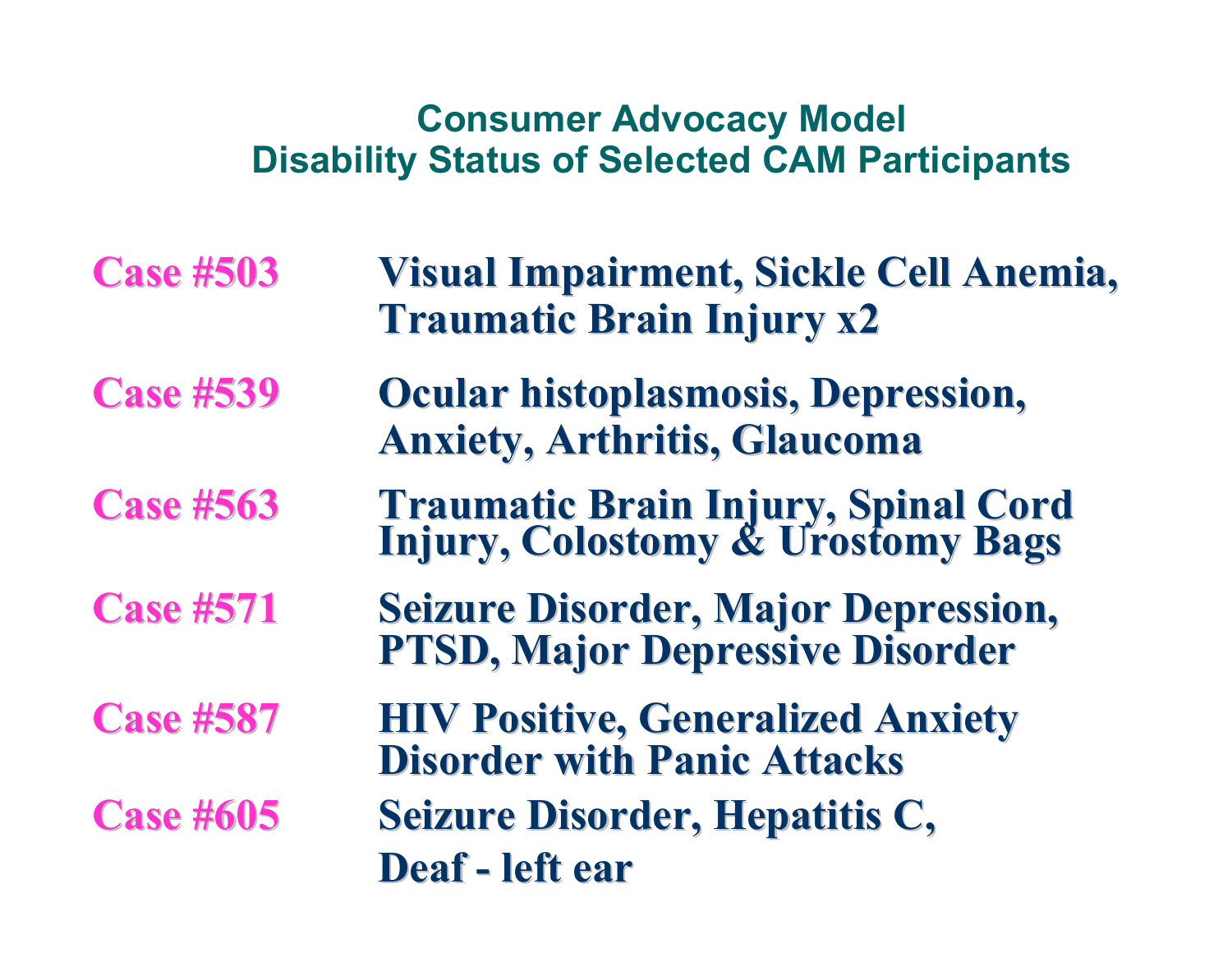# **AOD Treatment Barriers Requiring Research**

- **Attitudinal**
- **Discriminator y policies, practices**
- **Communication barriers**
- **Architectural barriers**
- **Funding inequities**
- **Public Managed Care**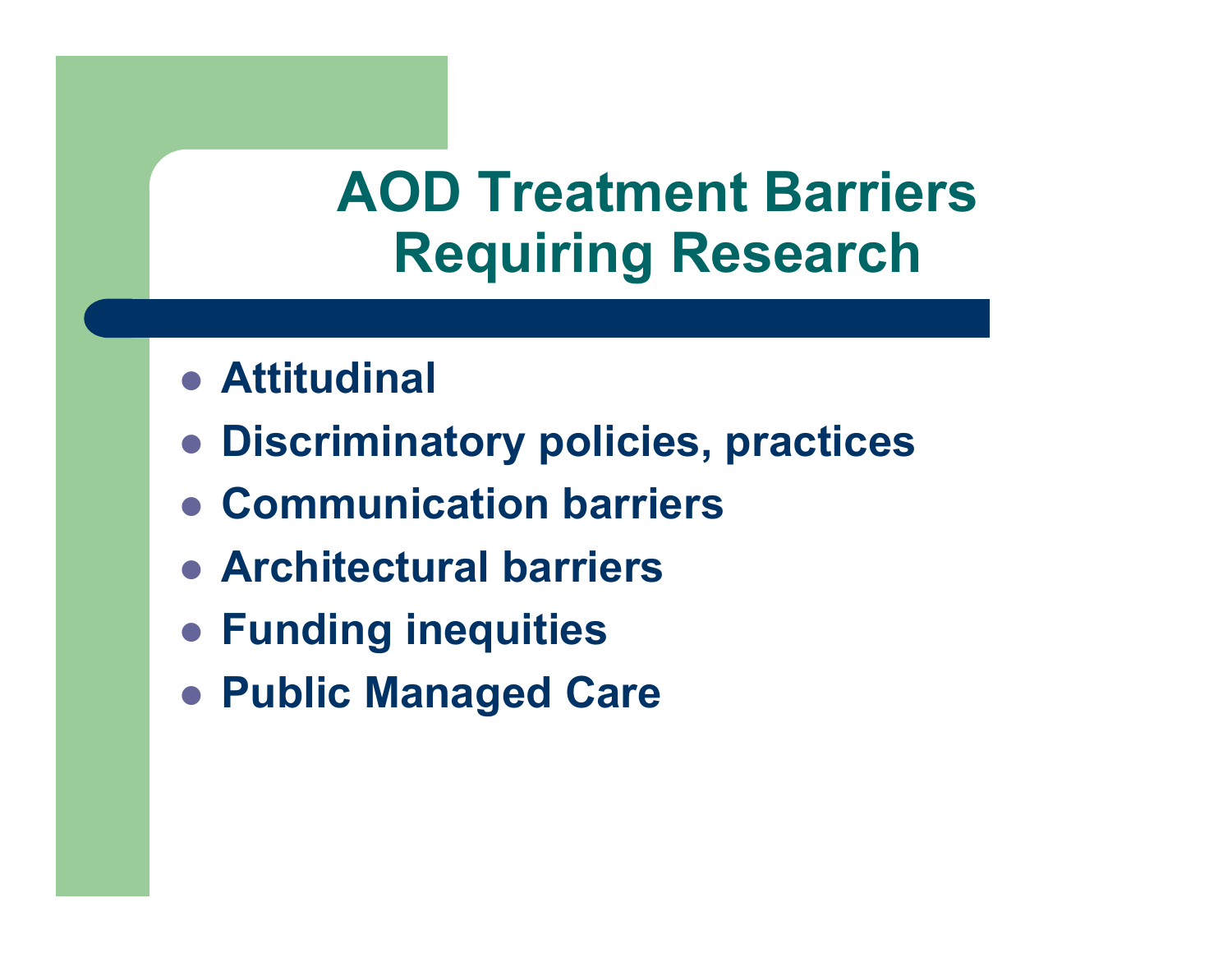# **AOD Treatment Denials**

- **1. Individual with seizu re disorder and histo r y of traumatic brain injury denied resid ential tre atment w hile taking prescribed a nti-convulsant, Phenobar bital.**
- **2. Man with C ysti c Fibrosis denied residential tre atment for severe alcoh olism due to medical con dition. Judge kept him in jail rather than release to unsu pervised setting.**
- **3. Individual with brain injury and mild mental retarda tion**  discharged from treatment for non-compliance after 3 hours attendance. Client became agitated about toothbrush, and **sta ff w ould not honor client reques t to ascertain that toothbrush w a s packed in his luggage.**
- **4. Person with severe traumatic brain i njur y and compulsiv e behaviors denied "severe and per sisting men t al illness "sta tus in count y funded program, the reb y disallowin g eligibili t y for only long term residen tial support program in area with suffici ent case managemen t to s tabilize his housing.**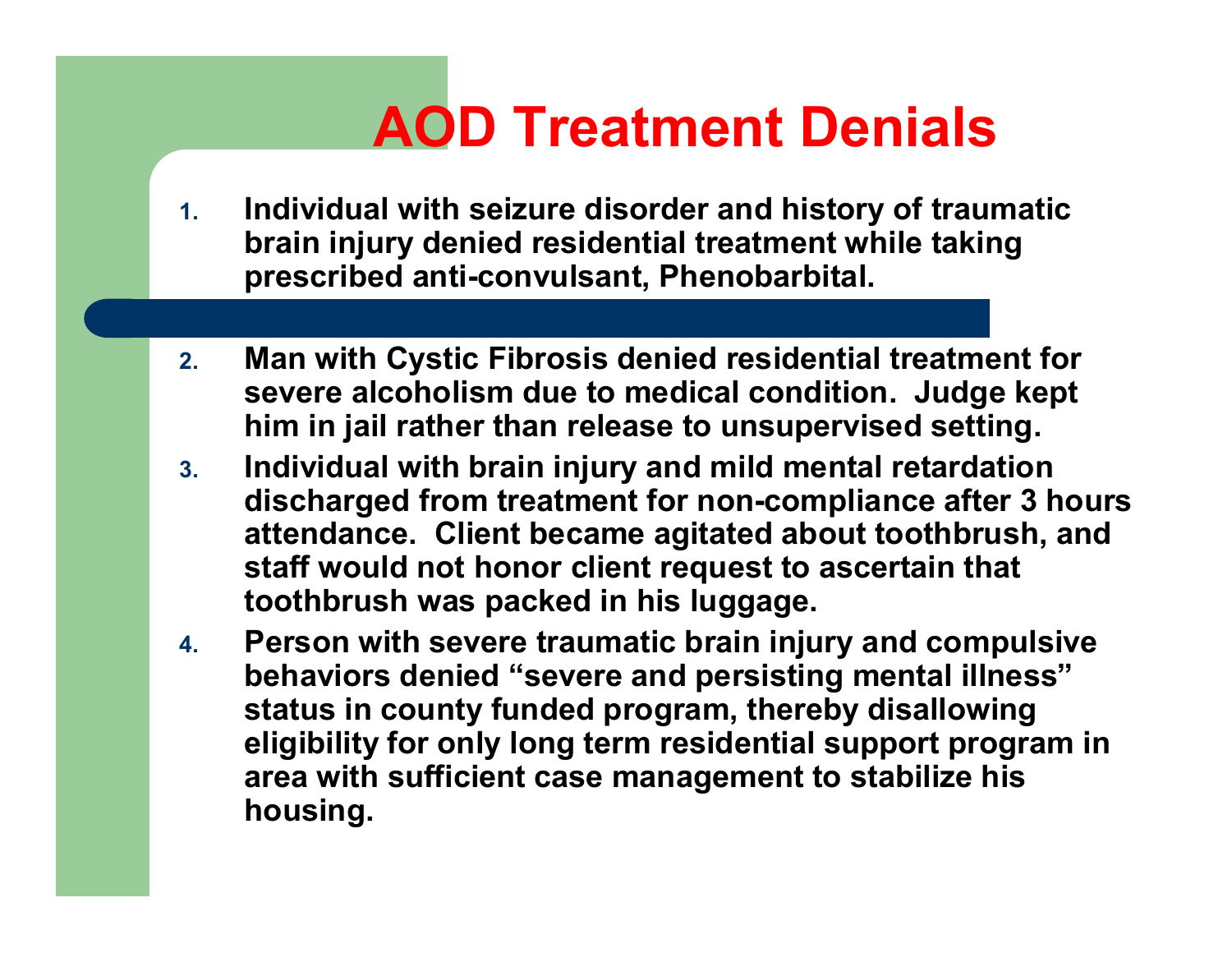# **AOD Treatment Denials**

- **5. Young man with w ork and alcohol-related blindness denied treatment because o f his visual impairment. Told to w ait "one year then come ba c k w hen your vision improves".**
- **6.**. Client with mild mental retardation and late stage **alcoholism denied residential treatment because of medical problems requiring regular visits b y n urse or visits to clinic.**
- **7. Individual with lo w e r extremity paralysis denied residential treatment because he w ould need as sistance in transferring**  to bed at night, and would require minimal personal **assistant services. Also denied because he would not be able to do required "house w o r k", a c omponent o f treatment.**
- **8. Person w ho is dea f w a s provided wit h \$40,000 o f interpreter**  services during course of outpatient treatment. Treatment **took place without benefit o f o ther Deaf persons, or Dea f recov e r y models. No aftercare provided. Individual is**  reported to have relapsed relatively soon after treatment.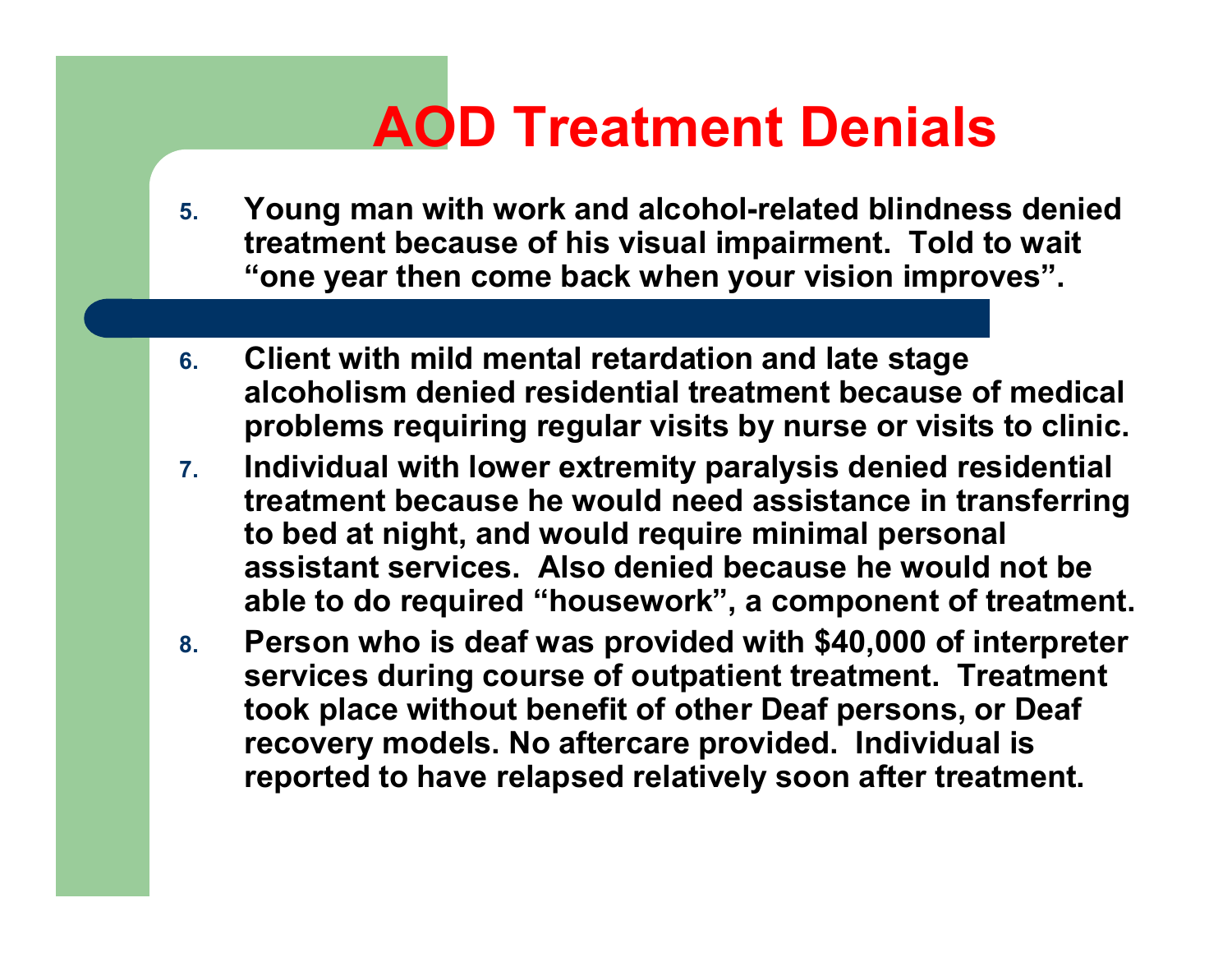# **Examples of AOD Treatment Accommodations**

- Supportive seating for treatment rooms
- Handrails
- $\bullet$ Portable d ry-erase board/ or a d ry-era se boards
- $\bullet$ • Street level door opener for clients to let themselves in
- Accessible elevator and buttons
- $\bullet$ • Mark level changes in floor areas that are hazardous
- Clear/sand snow and ice outside building
- $\bullet$ • Adjustable, portable small tables for assessment

# **Facilities Related**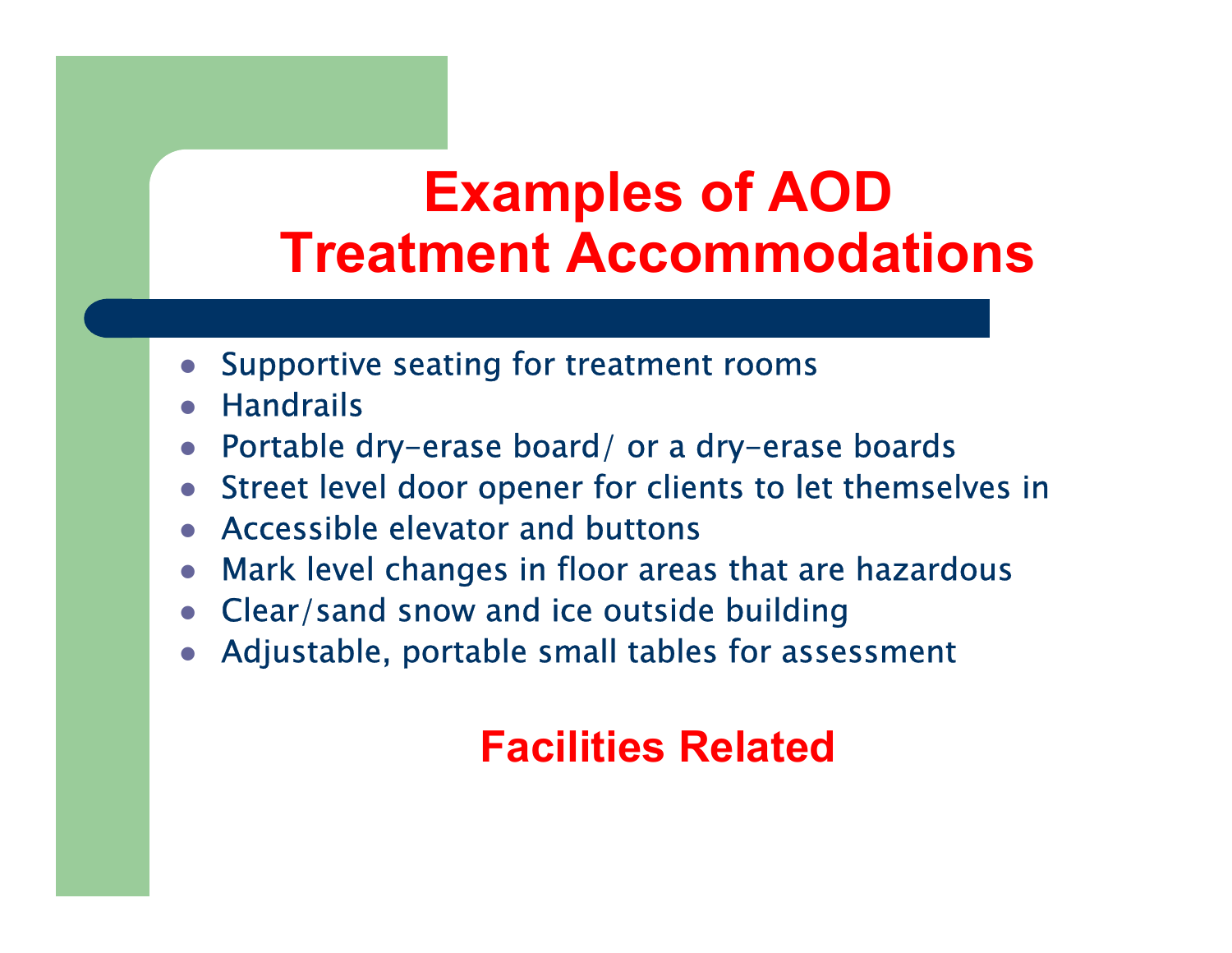# **Examples of AOD Treatment Accommodations**

- $\bullet$ B raille, large p rint, or tape documents
- $\bullet$ • Shorter sessions, more individual or case manag't
- $\bullet$ • Pocket talker, tape recorder, TV/VCR
- $\bullet$ • Microphone with amplifier to pass to group participants
- $\bullet$ • Shorter intakes
- $\bullet$ • Memory books
- Picture cards that present educational concepts
- $\bullet$ Simplified or extended treatment plan

# Program or treatment oriented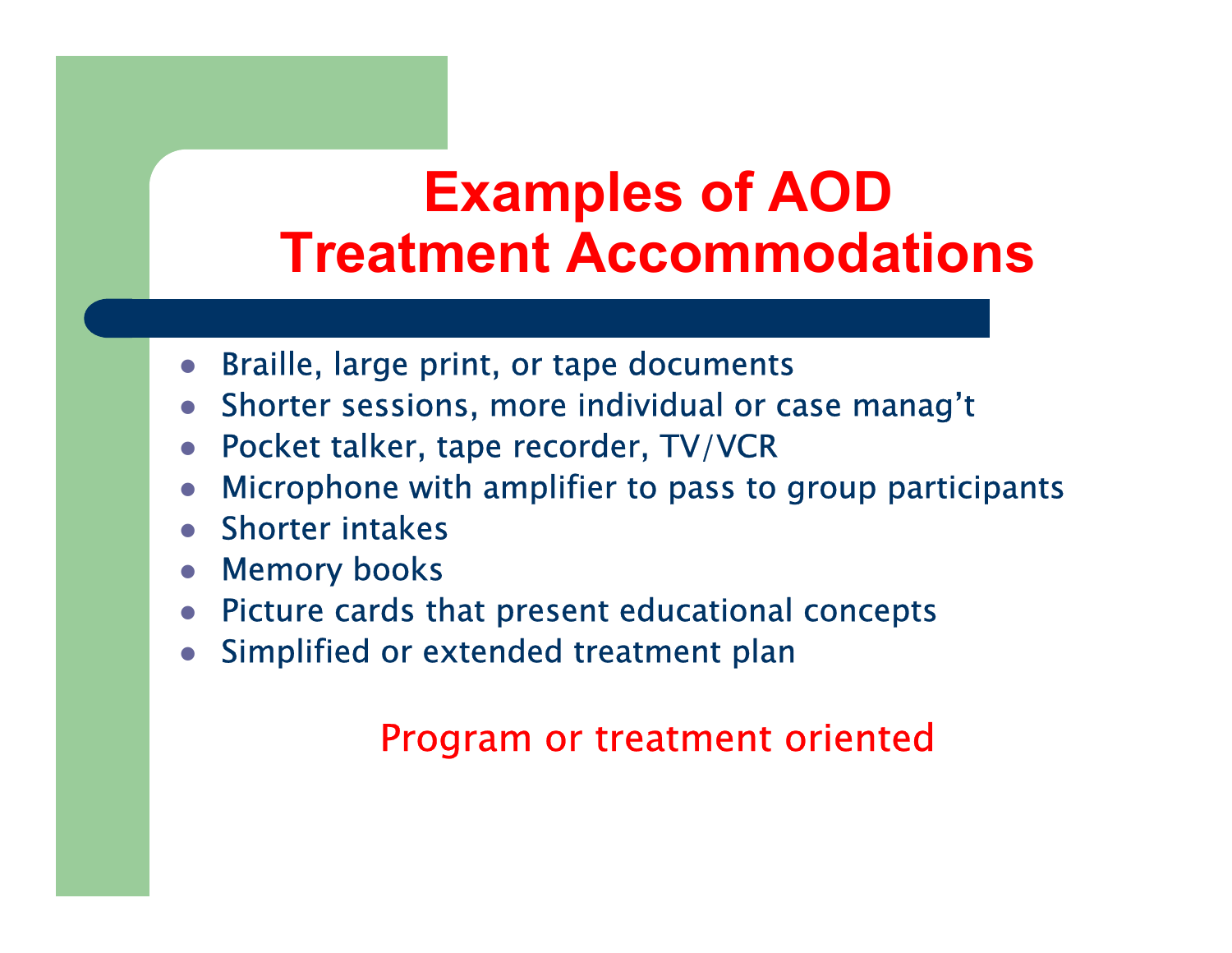### **How can we estimate the number of persons with disabilities either needing or in treatment ?**

#### **Previous Research**:

**Dufour et al., 1989 Moore et al., 1995 Kessler et al., 1996 Gilson et al., 1996 Moore & Weber, 2000**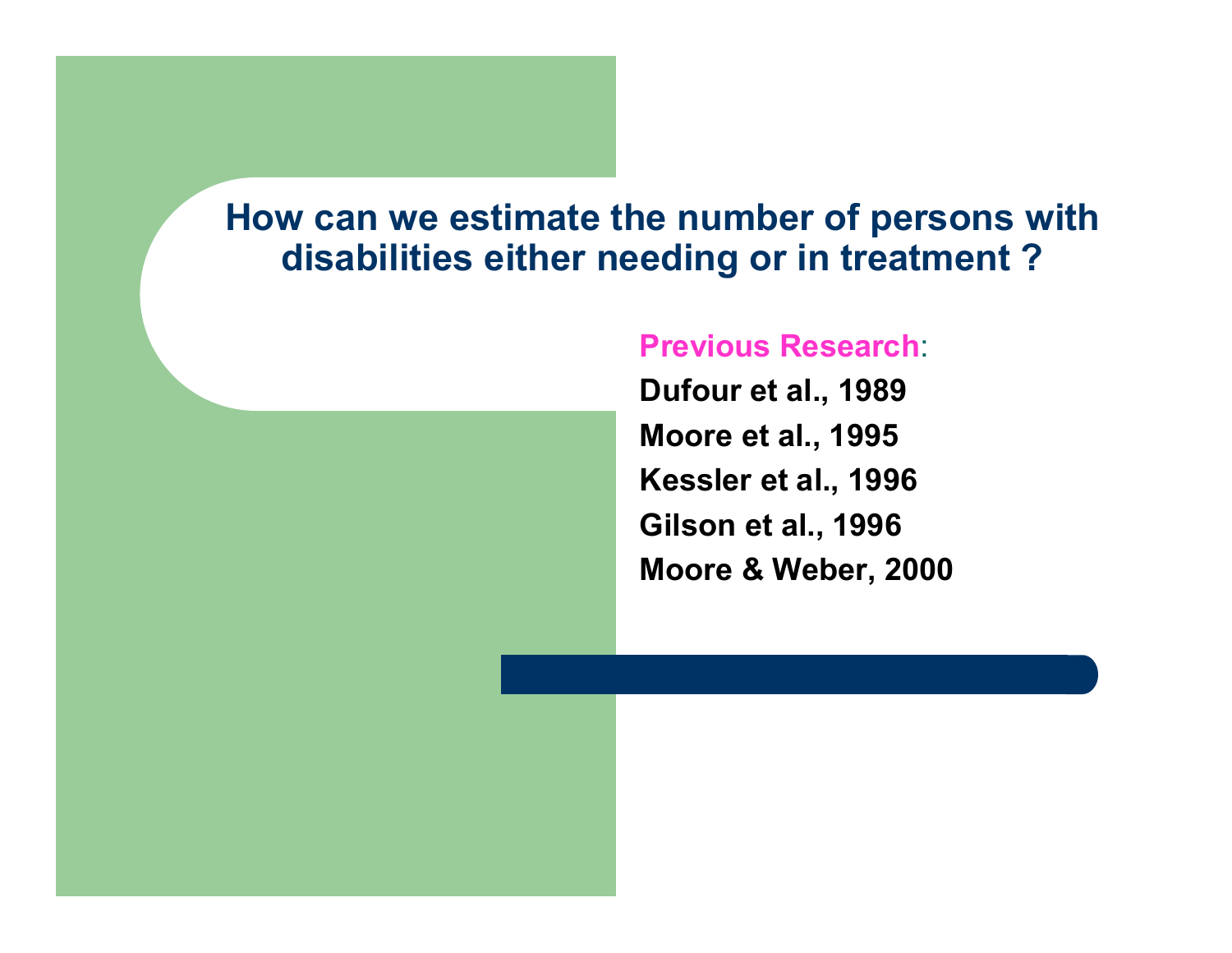### **How can we identify accommodations most important for treatment access and success?**

#### **Previous Research**:

**Greer et al., 1990 Corthell & Brown, 1991 Corrigan et al., 1995 Ogborne & Smart, 1995 DiNitto & Webb, 1998**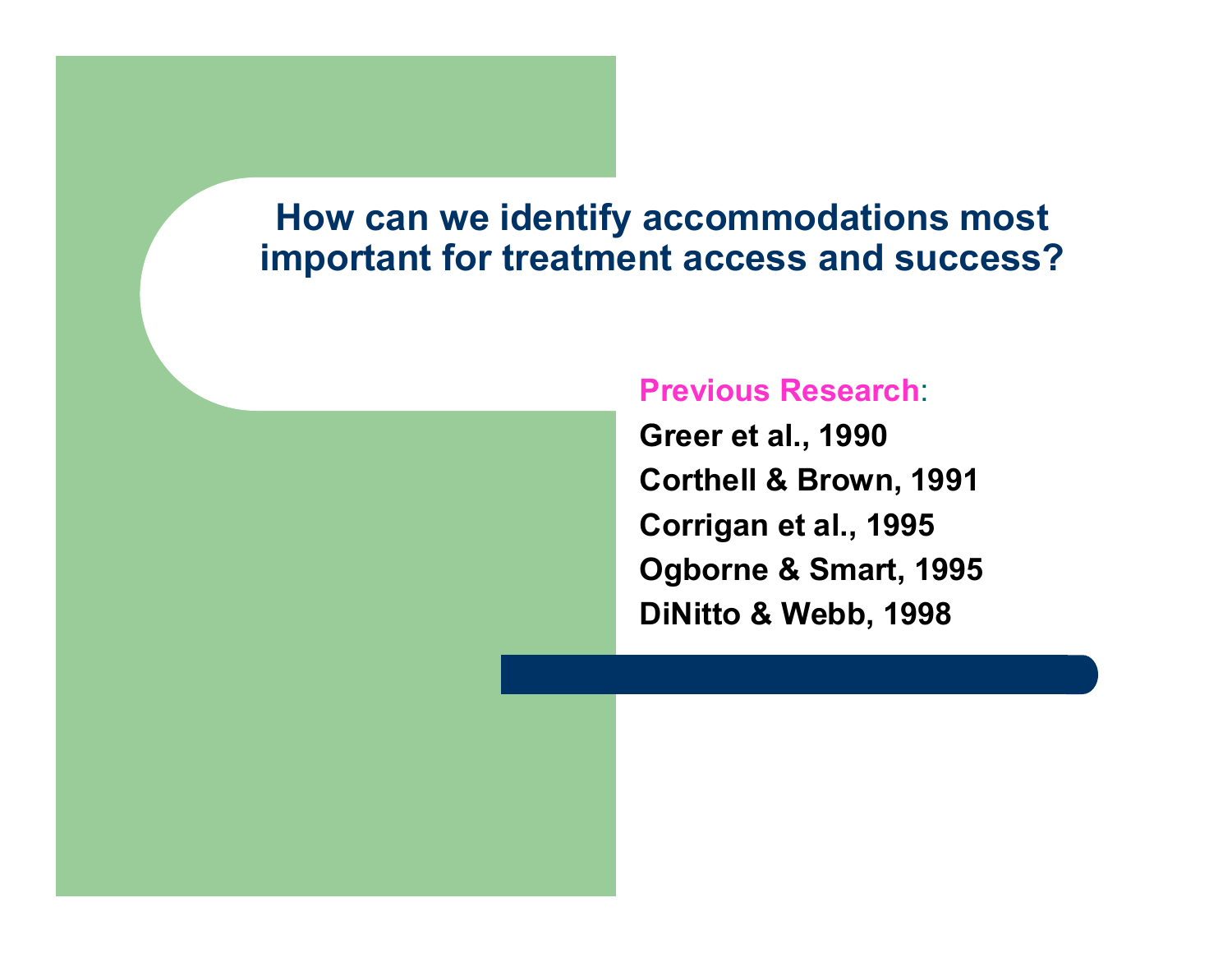### **What treatment models work best for persons with disabilities?**

**Previous Research**:

**Sciacca, 199 1 Doot, 1993 Drake e t al., 1996 Sacks et al., 1997**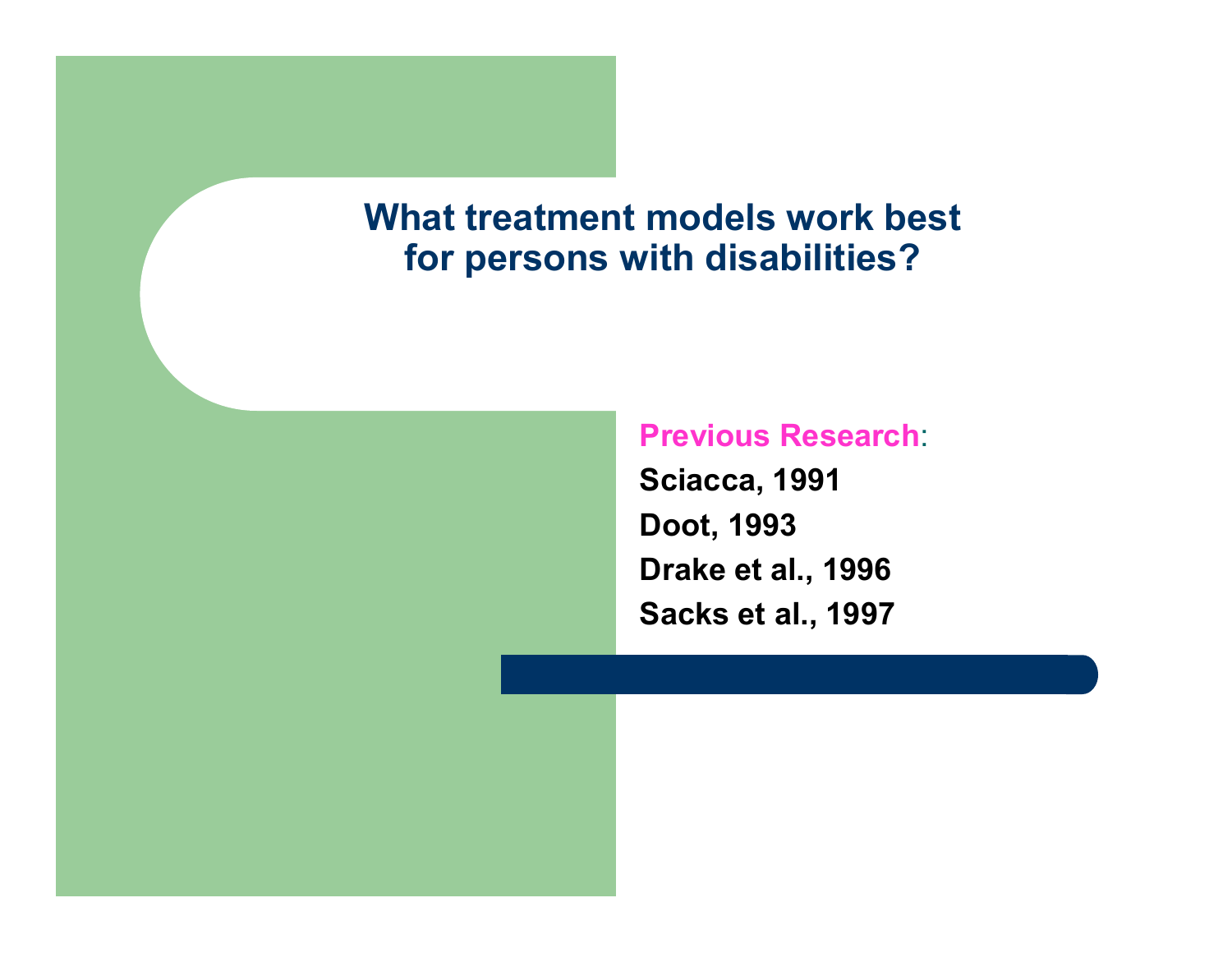# **What is the cost and method for financing specialized treatment?**

#### **Previous Research**:

**Ridgely et al., 199 8 Emer y & Bixler, in p res s**